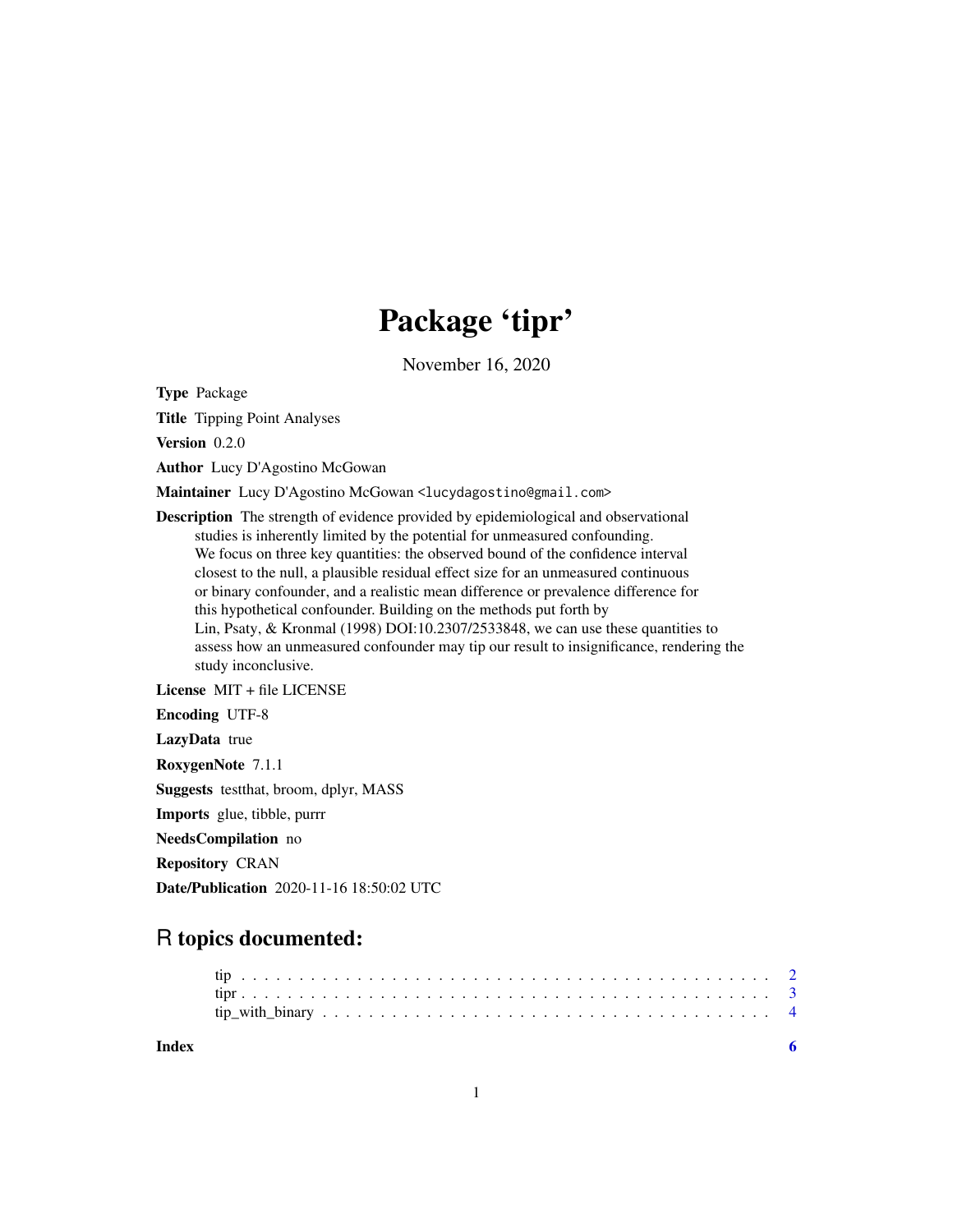#### <span id="page-1-0"></span>Description

choose one of the following, and the other will be estimated:

- smd
- outcome\_association

#### Usage

```
tip(
  d,
  smd = NULL,outcome_association = NULL,
  verbose = TRUE,
  lb_name = "conf.low",
  ub_name = "conf.high"
\overline{)}tip_with_continuous(
  d,
  smd = NULL,outcome_association = NULL,
  verbose = TRUE,
  lb_name = "conf.low",
  ub_name = "conf.high"
\mathcal{L}tip_c(
  d,
  smd = NULL,outcome_association = NULL,
  verbose = TRUE,
  lb_name = "conf.low",
  ub_name = "conf.high"
\mathcal{L}
```
#### Arguments

| d   | Data frame. A data frame with the observed effect(s). This should have at least<br>two columns with the lower and upper confidence bounds. These columns are<br>assumed to be called conf. low and conf. high. If this is not the case, the names<br>can be changed using the 1b_name and ub_name parameters. |
|-----|---------------------------------------------------------------------------------------------------------------------------------------------------------------------------------------------------------------------------------------------------------------------------------------------------------------|
| smd | Numeric. Estimated scaled mean difference between the unmeasured confounder<br>in the exposed population and unexposed population                                                                                                                                                                             |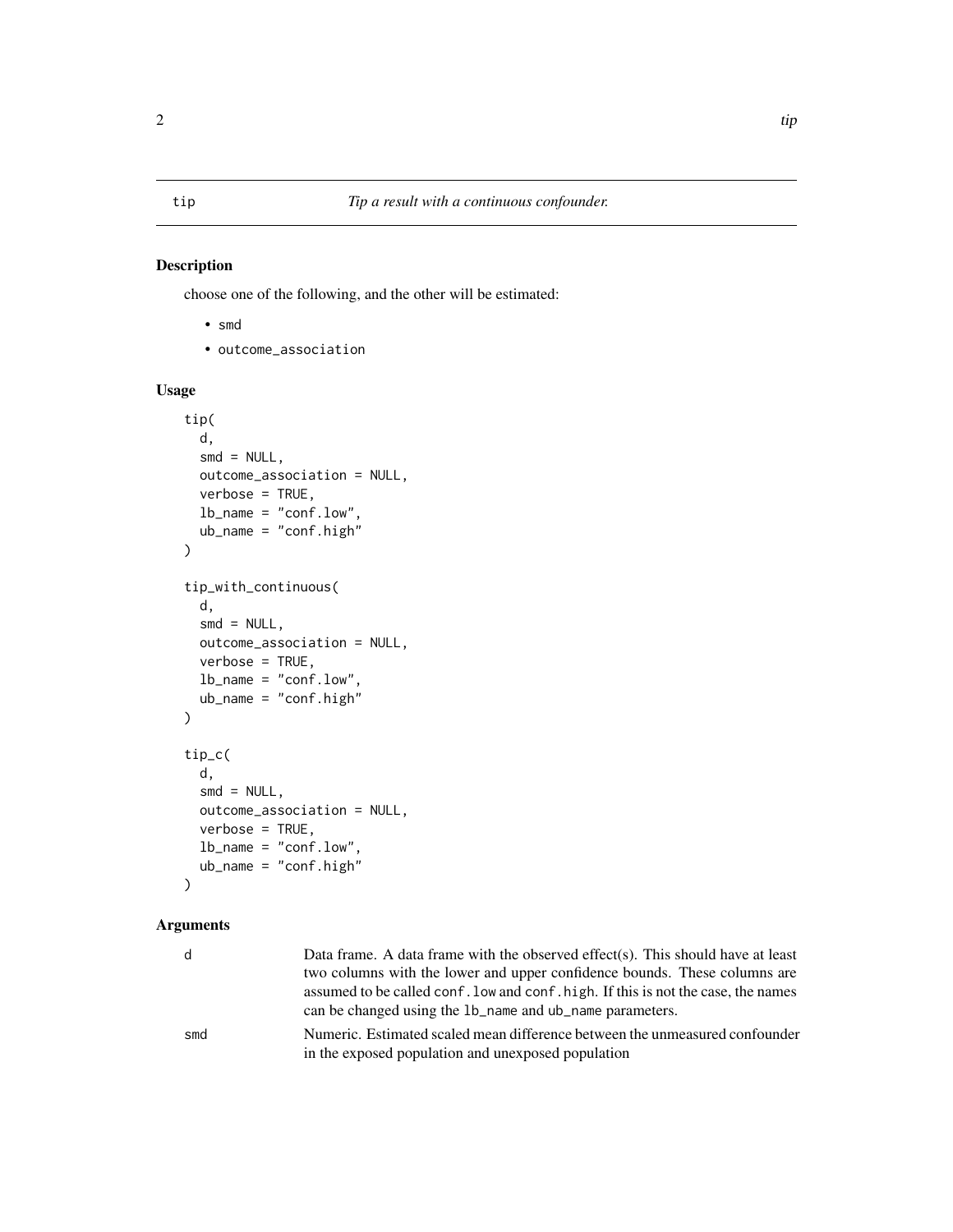<span id="page-2-0"></span>

| outcome_association |                                                                                                                   |
|---------------------|-------------------------------------------------------------------------------------------------------------------|
|                     | Numeric positive value. estimated association between the unmeasured con-<br>founder and the outcome              |
| verbose             | Logical. Indicates whether to print informative message. Default: TRUE                                            |
| $1b_$ name          | Character. Column name of d that holds the lower confidence bound. Default:<br>conf. low based on broom defaults. |
| ub name             | Character. Column name of d that holds the upper confidence bound. Default:<br>conf.high based on broom defaults. |

#### Value

Data frame.

#### Examples

```
d \leq - data.frame(conf.low = 1.2, conf.high = 1.5)
## to estimate the association between an unmeasured confounder and outcome
## needed to tip analysis
tip(d, smd = -2)## to estimate the number of unmeasured confounders specified needed to tip
## the analysis
tip(d, smd = -2, outcome_association = .99)
## Example with broom
if (requireNamespace("broom", quietly = TRUE) &&
    requireNamespace("dplyr", quietly = TRUE)) {
 glm(am \sim mpg, data = mtcars, family = "binomial") %>%
  broom::tidy(conf.int = TRUE, exponentiate = TRUE) %>%
  dplyr::filter(term == "mpg") %>%
   tip(outcome_association = 2.5)
}
```
tipr *tipr*

#### Description

The tipr package.

#### References

D'Agostino McGowan, L. (2018). Improving Modern Techniques of Causal Inference: Finite Sample Performance of ATM and ATO Doubly Robust Estimators, Variance Estimation for ATO Estimators, and Contextualized Tipping Point Sensitivity Analyses for Unmeasured Confounding. PhD thesis, Vanderbilt University.

VanderWeele, TJ, and Peng D (2017). Sensitivity Analysis in Observational Research: Introducing the E-Value. Ann Intern Med, 167(4), 268–74.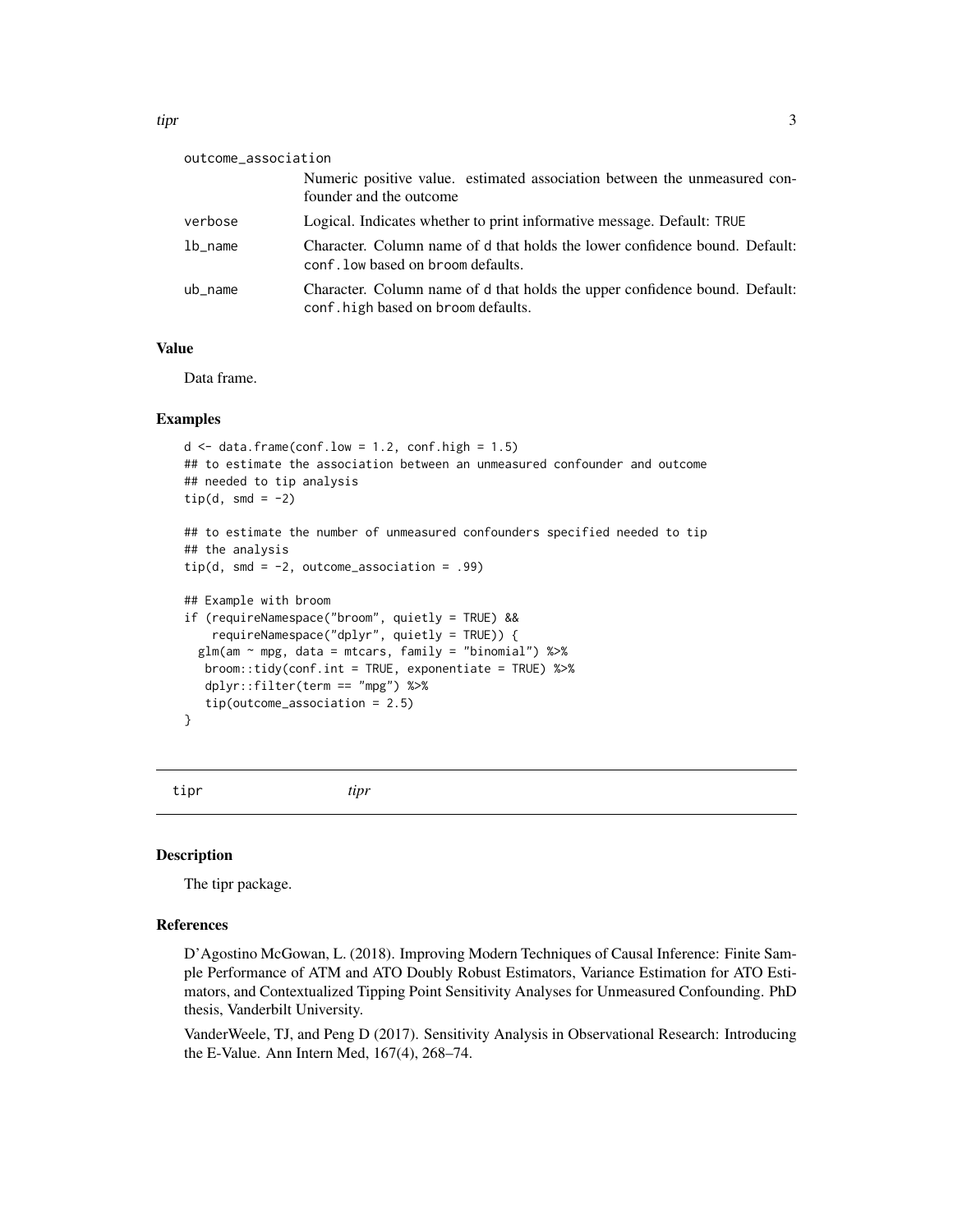<span id="page-3-0"></span>Lin, DY, Psaty, BM, & Kronmal, RA. (1998). Assessing the sensitivity of regression results to unmeasured confounders in observational studies. Biometrics, 54(3), 948–963.

<span id="page-3-2"></span>tip\_with\_binary *Tip a result with a binary confounder.*

#### <span id="page-3-1"></span>Description

Choose two of the following three to specify, and the third will be estimated:

- exposed\_p
- unexposed\_p
- outcome\_association

Alternatively, specify all three and the function will return the number of unmeasured confounders specified needed to tip the analysis.

#### Usage

```
tip_with_binary(
 d,
  exposed_p = NULL,
 unexposed_p = NULL,
 outcome_association = NULL,
  verbose = TRUE,
 lb_name = "conf.lower,
 ub_name = "conf.high"
\lambdatip_b(
 d,
  exposed_p = NULL,
 unexposed_p = NULL,
 outcome_association = NULL,
  verbose = TRUE,
 lb_name = "conf.low",
 ub_name = "conf.high"
)
```
#### Arguments

| d         | Data frame. A data frame with the observed effect(s). This should have at least<br>two columns with the lower and upper confidence bounds. These columns are<br>assumed to be called conf. low and conf. high. If this is not the case, the names<br>can be changed using the 1b_name and ub_name parameters. |
|-----------|---------------------------------------------------------------------------------------------------------------------------------------------------------------------------------------------------------------------------------------------------------------------------------------------------------------|
| exposed_p | Numeric between 0 and 1. Estimated prevalence of the unmeasured confounder<br>in the exposed population                                                                                                                                                                                                       |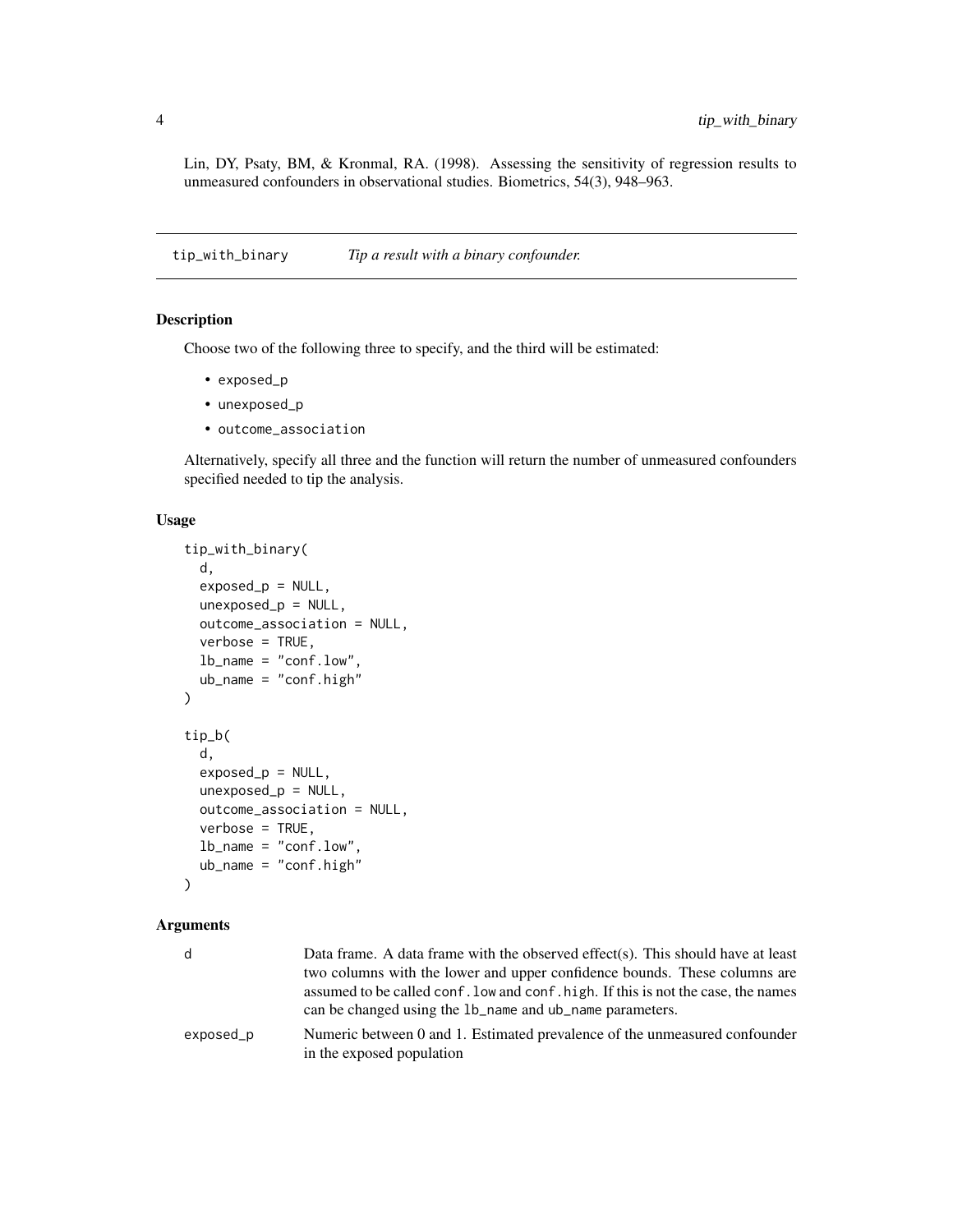<span id="page-4-0"></span>

| unexposed_p         | Numeric between 0 and 1. Estimated prevalence of the unmeasured confounder<br>in the unexposed population         |  |  |
|---------------------|-------------------------------------------------------------------------------------------------------------------|--|--|
| outcome_association |                                                                                                                   |  |  |
|                     | Numeric positive value. estimated association between the unmeasured con-<br>founder and the outcome              |  |  |
| verbose             | Logical. Indicates whether to print informative message. Default: TRUE                                            |  |  |
| $1b_$ name          | Character. Column name of d that holds the lower confidence bound. Default:<br>conf. low based on broom defaults. |  |  |
| ub_name             | Character. Column name of d that holds the upper confidence bound. Default:<br>conf.high based on broom defaults. |  |  |

#### Details

[tip\\_b\(\)](#page-3-1) is an alias for [tip\\_with\\_binary\(\)](#page-3-2).

#### Examples

```
d \leq data.frame(conf.low = 1.2, conf.high = 1.5)
## to estimate the association between an unmeasured confounder and outcome
## needed to tip analysis
tip_with_binary(d, exposed_p = 0.5, unexposed_p = 0)
## to estimate the number of unmeasured confounders specified needed to tip
## the analysis
tip_with_binary(d, exposed_p = 0.5, unexposed_p = 0, outcome_association = 1.1)
## Example with broom
if (requireNamespace("broom", quietly = TRUE) &&
    requireNamespace("dplyr", quietly = TRUE)) {
  glm(am \sim mpg, data = mtcars, family = "binomial") %>%
  broom::tidy(conf.int = TRUE, exponentiate = TRUE) %>%
   dplyr::filter(term == "mpg") %>%
   tip_with_binary(exposed_p = 1, outcome_association = 1.15)
}
```